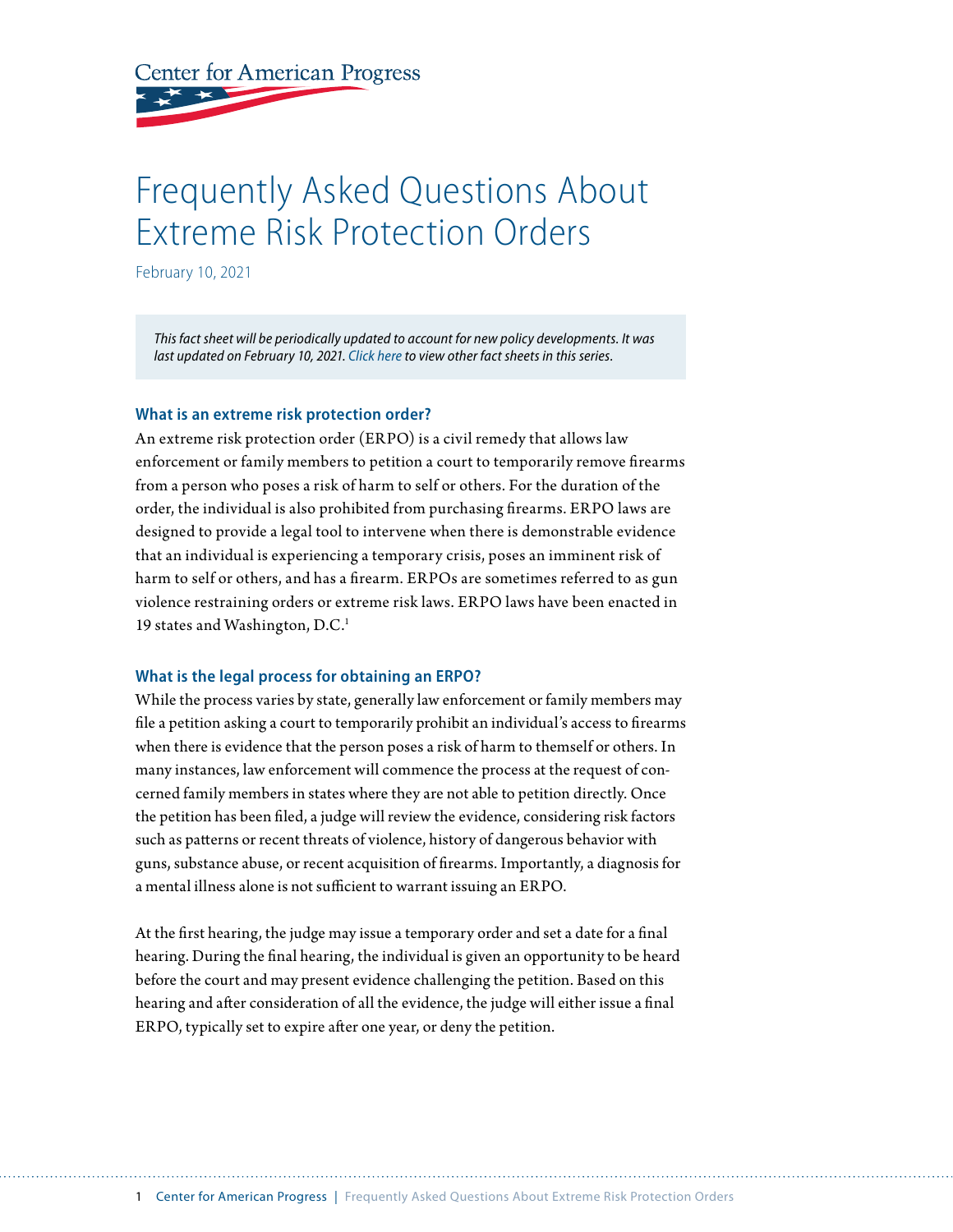After an ERPO is issued, law enforcement will serve the order to the person in question, clarifying the legal restrictions regarding gun ownership and possession. The respondent's guns will be held by law enforcement or another authorized party until the expiration or termination of the order. The order will also be added to the National Instant Criminal Background Check System (NICS), preventing the individual from purchasing a firearm while the ERPO is in effect. Once the order expires or is terminated, the individual can request the return of their firearms and the NICS system is updated to allow the individual to purchase guns. An ERPO can be extended if there is additional evidence that the individual poses an ongoing risk of harm to themselves or others.<sup>2</sup>

#### **Are ERPOs effective at preventing gun violence?**

Early research suggests that ERPO laws have a significant impact on preventing gun-related suicide. More than 50 percent of all suicides in the United States involve a firearm;<sup>3</sup> however, a very small proportion of those who die by firearm suicide would have been barred from possessing a firearm under current law.<sup>4</sup> ERPO laws have been successful in filling this gap by allowing law enforcement and family members to temporarily remove firearms from individuals in times of self-harm crisis. For example, Indiana documented a 7.5 percent reduction in firearm suicides in the 10 years following the enactment of an ERPO law.<sup>5</sup> Likewise, there was a 1.6 percent reduction in gun suicides immediately following the enaction of an ERPO law in Connecticut in 1999 and a 13.7 percent reduction between 2007 and 2015, when enforcement of ERPOs was more common.6 Furthermore, preliminary data on ERPO laws in Connecticut suggest that one life is saved for every 10 to 20 ERPOs issued.7

In addition to preventing gun suicides, research finds that ERPO laws can help prevent mass shootings. In many instances of gun violence, family members, coworkers, or law enforcement are able to identify that an individual is exhibiting signs that they might pose a serious risk of harm to themself or others.<sup>8</sup> In states that have an ERPO law, law enforcement has the opportunity to intervene at a critical point to remove the person's firearms, thereby helping to prevent a tragedy before it occurs. A study by researchers at the University of California, Davis Violence Prevention Research Program on ERPO implementation in California found that between 2016 and 2018, ERPOs helped remove 52 firearms and potentially prevent 21 mass shootings in the state.<sup>9</sup>

## **Do ERPO laws infringe on constitutional rights?**

No. ERPO laws are an effective way to temporarily remove someone's firearms during a period of crisis without violating due process or Second Amendment rights. Extreme risk laws include vigorous due process protections, which include notifying the respondent when an ERPO petition has been filed; providing an opportunity for the respondent to be heard and present evidence; and requiring a judicial finding of risk prior to the issuance of an ERPO. The respondent is also able to submit a request